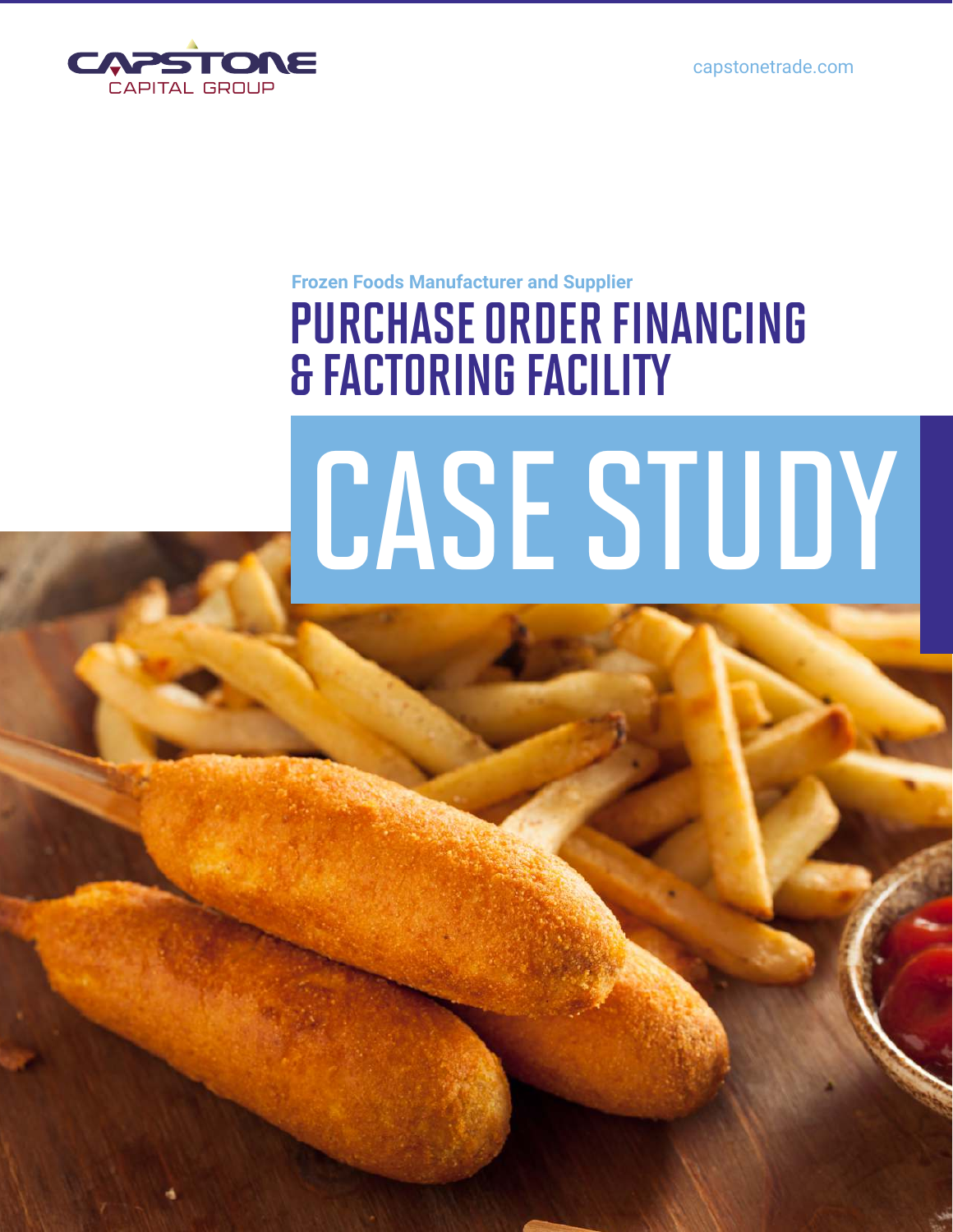### CAPSTONE

This Client is a family owned and operated frozen foods manufacturer headquartered in New York. They offer a full line of convenience products, which includes an extensive line of appetizers/ hors d'oeuvres, pre-plated meals, gluten free certified, vegetarian, bulk entrees, breakfast products, crepes and blintzes.

#### **BACKGROUND**

- Formed in the 1970s, the company is a nationally recognized leader in the production of high quality, kosher endorsed (OU Kosher Certified), frozen foods products.
- The Client manufactures under its own brand as well as private label which are distributed to all major renowned discount warehouses based in the United States.

#### COMPANY CHALLENGES

- This company is well established and has a well-deserved reputation however they were struggling to make timely payments to vendors due to working capital constraints imposed by their existing bank facility.
- The Client's growth significantly outpaced its ability to leverage its balance sheet and cash flow.
- They were unable to meet the growing demands of their major customers using their bank sponsored ABL Facility.

#### CAPSTONE'S SOLUTION

- Provided a seven-figure Master Factoring Facility and a Purchase Order Facility.
- Opened ad-hoc Letters of Credit for the purchase of new equipment.